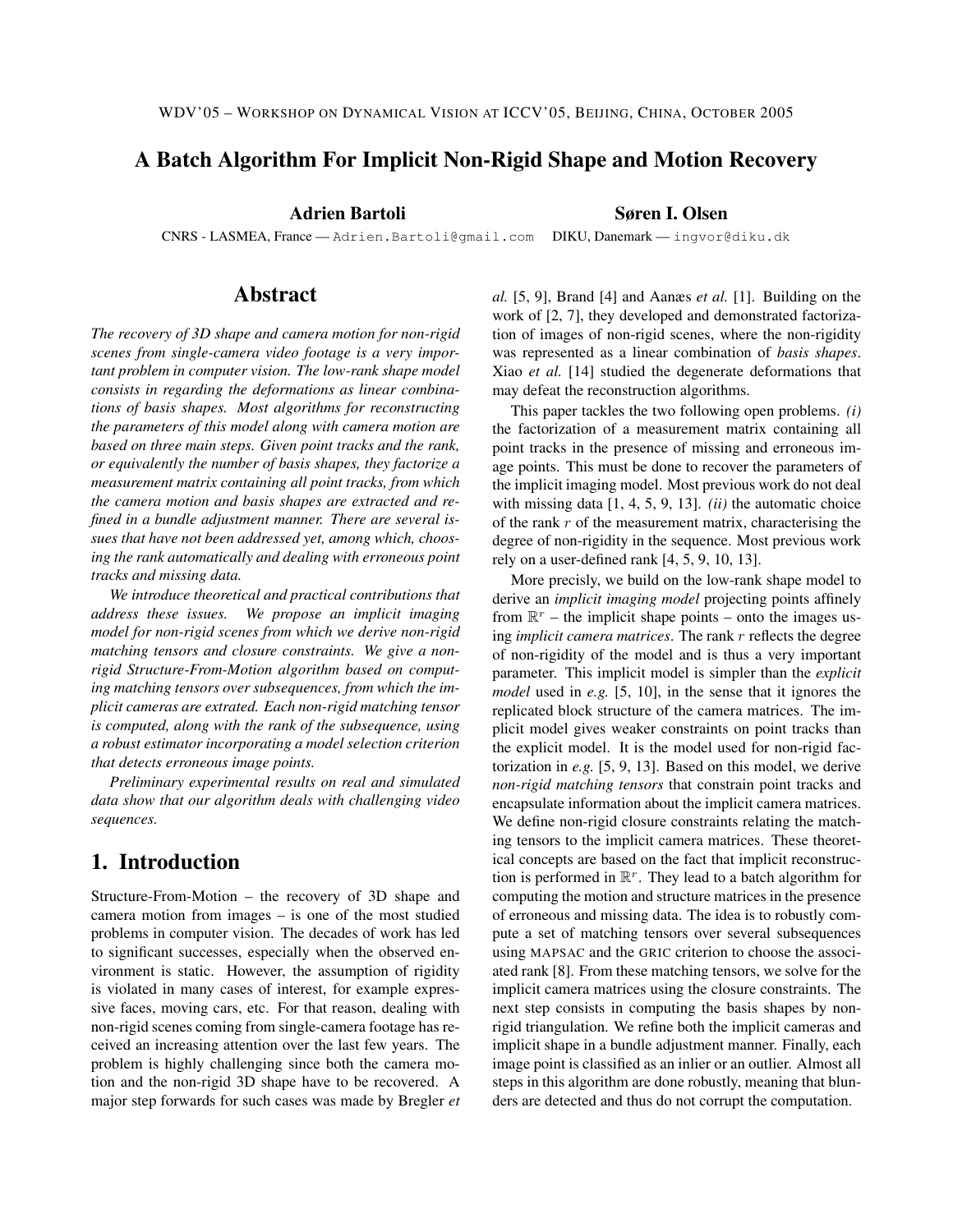**Roadmap.** In  $\S$ 2, we derive the non-rigid shape and imaging models. We examine previous work in §3. We derive the non-rigid matching tensors and closure constraints in §§4 and 5 respectively. Our Structure-From-Motion algorithm is derived in §6 while the robust estimation of matching tensors and associated ranks is given in §7. Experimental results are reported in §8 and our conclusions in §9.

Notation. Vectors are denoted using bold fonts, *e.g.* x and matrices using sans-serif or calligraphic characters, *e.g.* M or  $\mathcal{X}$ . Index  $i = 1, \ldots, n$  is used for the images,  $j = 1, \ldots, m$  for the points and  $k = 1, \ldots, l$  for the basis shapes,  $e.g.$   $\mathbf{x}_{ij}$  is the position of the j-th point track in the *i*-th image and  $B_{kj}$  is the *k*-th basis shape for the *j*-th point. Visibility indicators modeling occlusions are denoted  $v_{ij}$ . The Hadamard (element-wise) product is written  $\odot$ . The zero and one vectors are respectively 0 and 1, 0 is the zero matrix and  $\overline{f}$  is vector and matrix transpose. Bars indicate centred data, as in *e.g.*  $\overline{\mathcal{X}}$ . Notation  $[i, i']$  refers to a subsequence between image i and image i', e.g.  $\mathcal{X}_{[i,i']}$  is the measurement matrix for this subsequence. {} is a set over some variable. We use the Singular Value Decomposition, denoted SVD, *e.g.*  $\mathcal{X} = \bigcup \Sigma \bigvee^{\mathsf{T}}$  where U and V are orthonormal matrices, and  $\Sigma$  is diagonal, containing the singular values of  $X$  in decreasing order.

Noise distribution. The noise on image point positions is supposed to be centred Gaussian i.i.d. Under this hypothesis, minimizing the  $\mathcal{L}_2$ -norm between measured and predicted point positions, often dubbed the reprojection error, yields Maximum Likelihood Estimates.

### 2. Non-Rigid Imaging Model

We review the low-rank shape model, dubbed the explicit model and derive our implicit model.

#### 2.1. Explicit Model

The low-rank shape assumption consists in writing the coordinates of a time-varying set of points  $Q_{ij}$  as linear combinations over *l* basis shapes  $B_{kj}$  with the *configuration weights*  $\alpha_{ik}$ :  $\mathbf{Q}_{ij} = \sum_{k=1}^{l} \alpha_{ik} \mathbf{B}_{kj}$ . Points  $\mathbf{Q}_{ij}$  are projected onto the images by affine cameras:  $\mathbf{x}_{ij} = \mathsf{P}_i \mathbf{Q}_{ij} + \mathbf{t}_i$ , from which the explicit imaging model is obtained:

$$
\mathbf{x}_{ij} = \mathsf{P}_i \left( \sum_{k=1}^l \alpha_{ik} \mathbf{B}_{kj} \right) + \mathbf{t}_i. \tag{1}
$$

This trilinear equation is the most explicit form of the low-rank shape imaging model. Only rank-3 basis shapes are considered for simplicity, but rank-2 and rank-1 basis shapes can be modeled as well [14].

#### 2.2. Implicit Model

Rewriting (1), one obtains:

$$
\mathbf{x}_{ij} = (\alpha_{i1} P_i \cdots \alpha_{il} P_i) \begin{pmatrix} \mathbf{B}_{1j} \\ \vdots \\ \mathbf{B}_{lj} \end{pmatrix} + \mathbf{t}_i
$$
  
\n=  $M_i \mathbf{S}_j + \mathbf{t}_i$  with  
\n
$$
M_i = (\alpha_{i1} P_i \cdots \alpha_{il} P_i).
$$
 (2)

We call  $M_i$  a  $(2 \times 3l)$  *explicit camera matrix* and  $S_j^T =$  $(\mathbf{B}_{1j}^{\mathsf{T}} \quad \cdots \quad \mathbf{B}_{lj}^{\mathsf{T}})$  a  $(3l \times 1)$  *shape vector*. Introduce  $r = 3l$ , the rank of the model, a  $(r \times r)$  full-rank matrix A and relaxing the replicated structure yields the bilinear *implicit model*. From (2),  $\mathbf{x}_{ij} = M_i \mathbf{S}_j + \mathbf{t}_i = (M_i A^{-1})(A\mathbf{S}_j) + \mathbf{t}_i$ , giving:

$$
\mathbf{x}_{ij} = \mathbf{J}_i \mathbf{K}_j + \mathbf{t}_i. \tag{3}
$$

We call  $J_i = M_i A^{-1}$  and  $K_j = A S_j$  the *implicit camera matrix* and the *implicit shape matrix* respectively. Matrix A represents a *corrective transformation*. As shown in the next section, this is the model used for non-rigid factorization. The model generalizes, in some sense, the  $\mathbb{P}^k \to \mathbb{P}^2$ projection matrices introduced by Wolf *et al.* [12].

### 3. Previous Work

Most of the previous work [1, 4, 5, 9, 13] is based on factorizing a measurement matrix using SVD and hence do not cope with missing data. We note that Torresani *et al.* [10] propose an approach where the likelihood of the explicit model is maximized over the entire image sequence using a generalized EM (Expectation Maximization) algorithm which finds the nearest local optimum. The important rank selection problem is neglected in most papers, besides [1]. Below, we describe the three main steps involved in most algorithms. The inputs are the complete measurement matrix  $X$  and the rank  $r$ . The outputs are the camera pose, the configuration weights and the basis shapes.

**Step 1: Factorizing.** A  $(2n \times m)$  measurement matrix X is built by gathering all point coordinates. The translation part of the imaging model, *i.e.* the  $t_i$ , is estimated as the mean of the point coordinates in each image. A  $(2n \times 1)$ joint translation vector  $\mathbf{t}^{\mathsf{T}} = (\mathbf{t}_1^{\mathsf{T}} \ \cdots \ \mathbf{t}_n^{\mathsf{T}})$  is built and used to centre the measurement matrix:  $\overline{\mathcal{X}} \leftarrow \mathcal{X} - \mathbf{t} \cdot \mathbf{1}^{\mathsf{T}}$ , from which we get:

$$
\underbrace{\begin{pmatrix} \mathbf{x}_{11} & \cdots & \mathbf{x}_{1m} \\ \vdots & \ddots & \vdots \\ \mathbf{x}_{n1} & \cdots & \mathbf{x}_{nm} \end{pmatrix}}_{\bar{\mathcal{X}}_{(2n\times m)}} = \underbrace{\begin{pmatrix} J_1 \\ \vdots \\ J_n \end{pmatrix}}_{\mathcal{J}_{(2n\times r)}} \underbrace{\begin{pmatrix} \mathbf{K}_1 & \cdots & \mathbf{K}_m \end{pmatrix}}_{\mathcal{K}_{(r\times m)}},
$$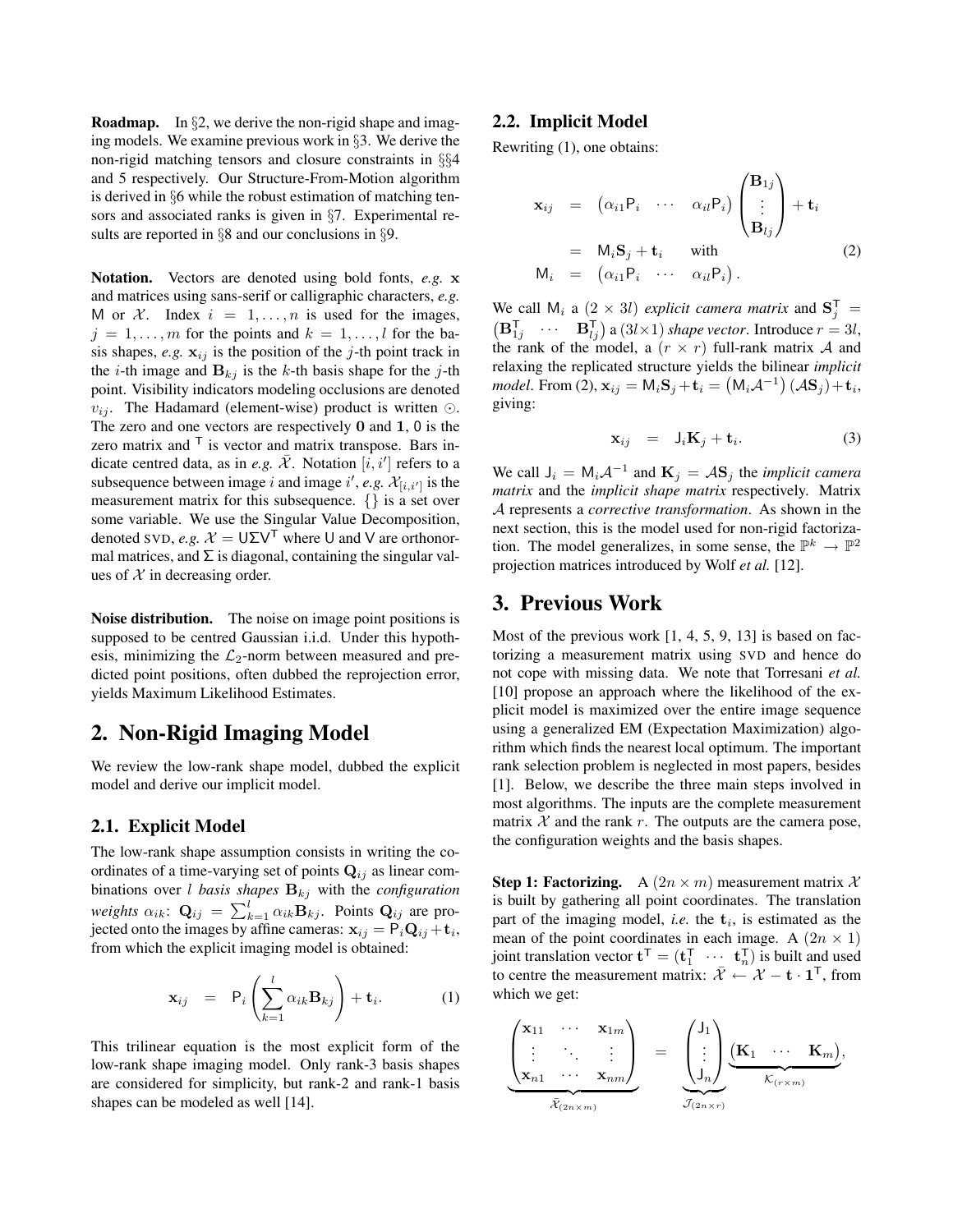where  $\mathcal J$  and  $\mathcal K$  are the joint implicit camera and shape matrices. The centred measurement matrix is factorized using SVD as  $\overline{\mathcal{X}} = \overline{U} \Sigma \overline{V}$ . The joint implicit camera and shape matrices  $\mathcal J$  and  $\mathcal K$ , are recovered as the r leading columns of *e.g.* U and  $\Sigma V^T$  respectively.

Step 2: Upgrading. The implicit model is upgraded to the explicit one by computing a corrective transformation. Xiao *et al.* [13] show that constraints on both the explicit camera and shape matrices must be considered to achieve a unique solution, namely the 'rotation' and the 'basis' constraints. They give a closed-form solution based on these constraints. Previous work [4, 5, 9] use only the rotation constraints, leading to ambiguous solutions. For instance, Brand [4] shows that a block-diagonal corrective transformation is a good practical approximation. Once the replicated structure has been approximately enforced, the rotation matrices are extracted using orthonormal decomposition. The configuration weights are then recovered using the orthonormality of the rotation matrices. Bregler *et al.* [5] assume that the information about each basis shape is distributed in the appropriate column triple in the shape matrix by the initial SVD, in other words that the entries off the block-diagonal of the corrective transformation matrix are negligible. Experiments show that this assumption restricts the cases that can be dealt with since only limited non-rigidity can be handled. A second factorization round on the reordered weighted motion matrix elements enforces the replicated block structure, yielding the weight factors and the  $P_i$ , which are upgraded to Euclidean by computing a linear transformation as in the rigid factorization case. Aanæs *et al.* [1] assume that the structure resulting from rigid factorization gives the mean non-rigid structure and camera motion. Given the camera motion, recovering the structure is done by examining the principal components of the estimated variance.

Step 3: Nonlinear refinement. The solution obtained so far is finely tuned in a bundle adjustment manner by minimizing *e.g.* the reprojection error. The algorithms proposed in [4, 9] differ by the prior they are using to regularize the solution. These priors state that the reconstructed shapes should not vary too much between consecutive images.

### 4. Non-Rigid Matching Tensors

Matching tensors are known for the rigid case. Examples are the fundamental matrix and the trifocal tensor. They relate the image position of corresponding points over multiple images. The implicit imaging model allows us to derive matching tensors for non-rigid scenes. These tensors are briefly mentioned in [6, §18.3.1].

A non-rigid matching tensor is a matrix  $\mathcal N$  whose columns span the d dimensional nullspace of the  $(2n \times m)$  centred measurement matrix  $\overline{\mathcal{X}}$ :

$$
\mathcal{N}^{\mathsf{T}}\bar{\mathcal{X}} = 0. \tag{4}
$$

The size of matrix  $N$  is  $(2n \times d)$  where the tensor dimension is  $d = 2n - r$ . Loosely speaking, N constrain each point track  $\bar{\mathbf{x}}_j$  – the j-th column of  $\bar{\mathcal{X}}$  – by  $\mathcal{N}^\mathsf{T} \bar{\mathbf{x}}_j = \mathbf{0}$ . These constraints easily extend to the non centred measurement matrix X by substituting  $\overline{X} = X - \mathbf{t} \cdot \mathbf{1}^\mathsf{T}$  into equation (4):

$$
\begin{pmatrix} \mathcal{N}^{\mathsf{T}} & -\mathcal{N}^{\mathsf{T}} \mathbf{t} \end{pmatrix} \begin{pmatrix} \mathcal{X} \\ \mathbf{1}^{\mathsf{T}} \end{pmatrix} = 0.
$$

Minimal number of points and views. The three following parameters are characteristic of an image sequence: the number of images  $n$ , the number of point tracks  $m$  and the rank r. They can be related to each other, in particular for, given  $r$ , deriving what the minimal number of point tracks and views are for computing the matching tensor. The computation is possible if the  $(2n \times m)$  centred measurement matrix X is at least of size  $(r \times r)$ . Counting the point track needed to compute the translations for centring the measurement matrix, we directly get the minimal number of point tracks as  $m \ge r + 1$ . From  $2n \ge r$ , we obtain the minimal number of views as  $n \geq \lfloor \frac{r}{2} \rfloor + 1$ . These numbers can also be derived by counting the number of degrees of freedom in the tensor and the number of independent constraints given by equation (4).

**Example: 2D rigid scene.** In this case,  $r = 2$  and pairs of points are related by a 2D affine transformation that can be estimated from 3 point correspondences. With centred coordinates, the relationship is  $\bar{\mathbf{x}}_{2j} = A\bar{\mathbf{x}}_{1j}$ , *i.e.* :

$$
\underbrace{(A \quad -I)}_{\mathcal{N}^T} \begin{pmatrix} \bar{\mathbf{x}}_{1j} \\ \bar{\mathbf{x}}_{2j} \end{pmatrix} = \mathbf{0},
$$

from which we observe that the matching tensor has size  $(4\times2)$ . More generally, even-rank matching tensors predict an image point given all other  $n - 1$  image points.

**Example: 3D rigid scene.** In this case,  $r = 3$  and pairs of points are related by the affine fundamental matrix that can estimated from 4 point correspondences. With centred coordinates, the relationship is  $(\bar{\mathbf{x}}_2^T \quad 1) \bar{\mathsf{F}}_A (\bar{\mathbf{x}}_1^T \quad 1)^T = 0$  with  $\bar{\mathsf{F}}_A = \left(\begin{smallmatrix} 0 & 0 & a \\ 0 & 0 & b \\ c & d & 0 \end{smallmatrix}\right)$ ) the centred affine fundamental matrix:

$$
\underbrace{(c \ d \ a \ b)}_{\mathcal{N}^{\mathsf{T}}} \begin{pmatrix} \bar{\mathbf{x}}_{1j} \\ \bar{\mathbf{x}}_{2j} \end{pmatrix} = \mathbf{0}.
$$

More generally, odd-rank matching tensors predict the equivalent of an epipolar line in an image given all other  $n - 1$  image points.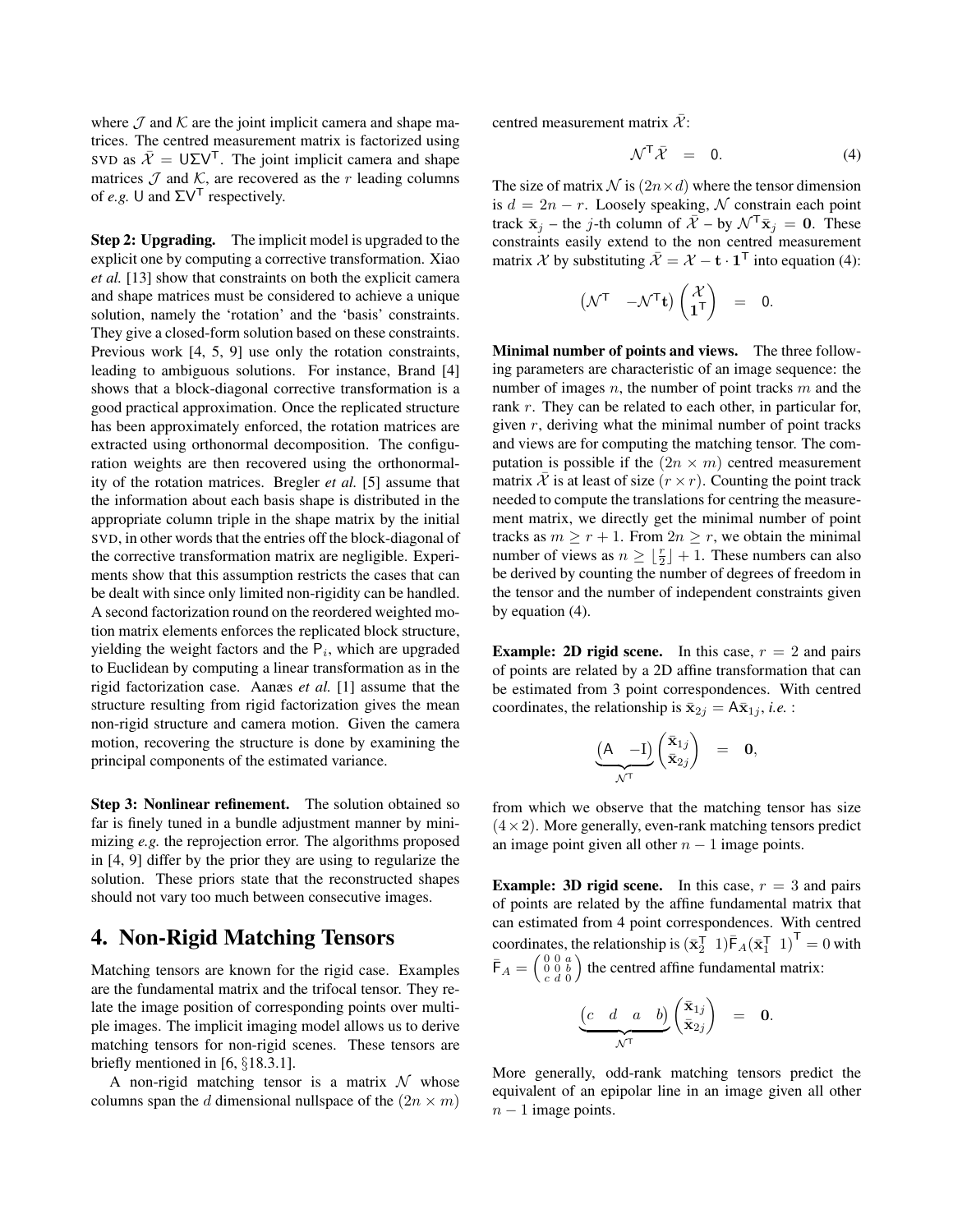#### **OBJECTIVE**

Given m point tracks over n images as a an incomplete  $(2n \times m)$ measurement matrix X and a  $(n \times m)$  visibility matrix V, compute the implicit non-rigid cameras  $J_i$ , the non-rigid shape points  $\mathbf{K}_j$ and the rank r.

#### ALGORITHM

- 1. Partition the sequence, see §6.1 while robustly computing the matching tensors  $\{ \mathcal{N}_{[i_b, i_b']} \}$  and associated ranks, see §7.2.
- 2. Solve for the implicit cameras  $(J_i, t_i)$  using the closure constraints, see §6.2.
- 3. Triangulate the point tracks to get the implicit shape points  $\mathbf{K}_j$ , see §6.3.
- 4. Nonlinearly refine the implicit cameras and shape points by minimizing the reprojection error, see §6.4.
- 5. Classify each image point track as an inlier or an outlier.

Table 1: Summary of our non-rigid implicit Structure-From-Motion algorithm.

### 5. Non-Rigid Closure Constraints

The closure constraints introducted by Triggs in [11] relate matching tensors to projection matrices. These constraints are used to derive a batch Structure-From-Motion algorithm dealing with high amounts of missing data.

In this section, we derive new types of closure constraints for the non-rigid case, based on the above-derived matching tensors, namely the  $N$ -closure. Our derivation is valid for any rank r.

Let  $\mathbf{K} \in \mathbb{R}^r$  be an implicit shape point. We project K in the images using the joint implicit camera matrix  $\mathcal{J}$ :  $\bar{\mathbf{x}} = \mathcal{J}\mathbf{K}, \forall \bar{\mathbf{K}} \in \mathbb{R}^r$ . From the definition (4) of the matching tensors,  $\mathcal{N}^T \bar{\mathbf{x}} = 0$ . Substituting the joint projection equation yields  $\mathcal{N}^\top \mathcal{J} \mathbf{K} = \mathbf{0}, \forall \mathbf{K} \in \mathbb{R}^r$ , which gives the N *-closure constraint*:

$$
\mathcal{N}^{\mathsf{T}}\mathcal{J} = 0. \tag{5}
$$

This constraint means that the joint implicit camera matrix lies in the right nullspace of  $N<sup>T</sup>$ .

# 6. Non-Rigid Structure-From-Motion

Our batch algorithm for implicit non-rigid Structure-From-Motion is based on the above-derived non-rigid matching tensors and closure constraints. It is summarized in table 1. We consider only sets of consecutive images for simplicity. It begins by selecting a set of s subsequences  $\{[i_b, i_b']\}_{b=1}^{b=s}$ and by computing a set of matching tensors  $\{\mathcal{N}_{[i_b, i_b']}\}\)$ , one for each subsequence, and the associated rank estimates  ${r_{[i_b,i'_b]}}$ . Our joint tensor and rank estimation algorithm

is presented in  $\S7$ . The full sequence rank r is the maximum over all subsequence ranks:  $r = \max_b(r_{[i_b,i_b]})$ .

#### 6.1. Partitioning the Sequence

The measurement matrix is partitioned into overlapping blocks with points visible in all of the selected images. Before going into further details, we must figure out what the minimal tensor dimension is, and how many views each tensor should operate on. Let  $[i_b, i'_b]$  and  $[i_{b+1}, i'_{b+1}]$  be two consecutive subsequences and let  $\delta_{b,b+1} = i_{b+1} - i_b$  be the offset between them. We need to determine what the maximum value of  $\delta_{b,b+1}$  is. The b-th matching tensor, with dimension  $d_b = 2n_b - r_b$ , gives  $d_b$  constraints. The number of unknowns constrained by the first matching tensor only is  $\delta_{1,2}$ , from which we get  $\delta_{1,2} \le n_1 - \lfloor \frac{r_1+1}{2} \rfloor$ . Making the same reasoning for the b-th tensor, *i.e.* ignoring the constraints coming from previous overlapping sets, gives a bound on  $\delta_{b,b+1}$ :

$$
\delta_{b,b+1} \leq n_b - \lfloor \frac{r_b+1}{2} \rfloor. \tag{6}
$$

Taking into account the other constraints lead to a tighter bound on  $\delta_{b,b+1}$ , but requires a cumbersome formalism to count the number of constraints and unknowns. Requiring  $\delta_{b,b+1} > 0$  gives the minimal size of each image set as:

$$
n_b \ge \lfloor \frac{r_b + 1}{2} \rfloor + 1. \tag{7}
$$

For instance, for a 2D rigid scene, *i.e.*  $r = 2$ , the minimal  $n_b$  is 2 from equation (7) and the maximal  $\delta_{b,b+1}$  is 1 from equation (6), *i.e.* using the affine transformations over pairs of consecutive views is fine. For a 3D rigid scene, *i.e.*  $r = 3$ , the minimal  $n_b$  is 3 and the maximal  $\delta_{b,b+1}$  is 1, meaning that using trifocal tensors over triplets of consecutive of views is fine<sup>1</sup>.

In practice, we do not know the ranks  $r_b$  at this step. We tune an initial guess while jointly partitioning the sequence and computing the matching tensors, as described in §7.2.

#### 6.2. Solving For the Implicit Cameras

The leading part. We solve for the non-rigid cameras using the closure constraints. For each computed matching tensor, equation (5) gives the following constraints on the joint camera matrix  $\mathcal{J}$ :

$$
\left(\begin{matrix}0_{(d_b\times 2(i_b-1))}&\mathcal{N}_{[i_b,i_b']}^{\mathsf{T}}&0_{(d_b\times 2(n-i_b'))}\end{matrix}\right)\mathcal{J} = 0.
$$

Stacking the constraints for all  $\{[i_b, i_b]\}_{b=1}^{b=s}$  yields an homogeneous system  $A\mathcal{J} = 0$ . It must be solved, *e.g.* in the least-squares sense, while ensuring that matrix  $\mathcal J$  has full

<sup>&</sup>lt;sup>1</sup>Triggs  $[11]$  states this result and shows the equivalence of using pairs of fundamental matrices over triplets of consecutive views.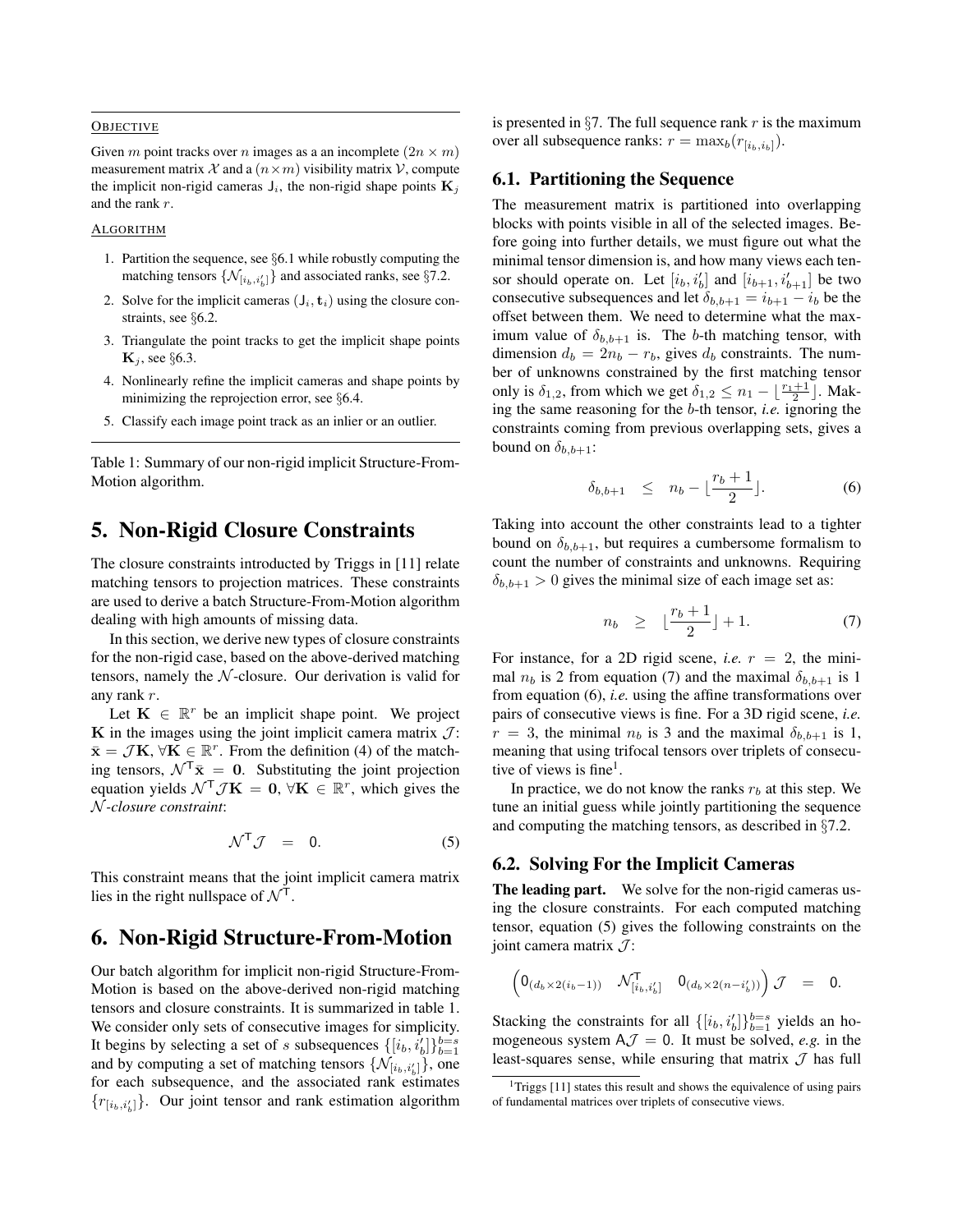column rank:  $\min_{\mathcal{J}} ||A\mathcal{J}||^2$  s.t.  $\det(\mathcal{J}) \neq 0$ . We replace the full column rank constraint by a column orthonormality constraint, *i.e.*  $\mathcal{J}^{\mathsf{T}}\mathcal{J} = I_{(r \times r)}$ . Note that the latter implies the former. This is done without loss of generality since for any full column rank joint camera matrix  $J$ , there exist several coordinate transformations, say  $G(r \times r)$ , such that  $\mathcal{J}G$ is column orthonormal. One such a transformation is given by the QR decomposition of  $\mathcal{J} = \mathcal{J}' \mathsf{G}^{-1}$ . The transformed problem is solved by using the SVD  $A = U\Sigma V^{T}$ . Matrix  $J$  is given by the r last columns of V. Note that matrix A typically has a band-diagonal shape that one might exploit to efficiently compute its singular vectors, see *e.g.* [3].

The translations. The implicit imaging model (3) is  $\mathbf{x}_{ij} = \mathsf{J}_i \mathbf{K}_j + \mathbf{t}_i$ . By minimizing a least-squares error over all image points, the translations  $t_i$  in the joint translation vector t, along with the basis shape vectors  $\mathbf{K}_i$  can be reconstructed. We prefer to postpone the basis shape vector reconstruction to the next step, for robustness purposes. Instead, we consider the translation estimate  $y_{[i,i']}$  for each subsequence  $[i, i']$ , giving the centroid with respect to the points visible in the subsequence. We reconstruct these centroids along with vector t. Note that in the absence of missing data, these centroids coincide. We minimize the reprojection error  $\sum_{b=1}^s \| \mathbf{y}_{[i_b,i_b']} - \mathcal{J}_{[i_b,i_b']} \mathbf{Y}_{[i_b,i_b']} - \mathbf{t}_{[i_b,i_b']} \|^2,$ where  $\mathcal{J}_{[i,i']}$  and  $\mathbf{t}_{[i,i']}$  are respectively a partial joint projection matrix and a partial joint translation vector restricted to the subsequence  $[i, i']$ , and  $Y_{[i, i']}$  is the reconstructed centroid. By expanding the cost function, the reprojection error is rewritten  $\|\mathbf{A}\mathbf{w} - \mathbf{b}\|^2$ , where the unknown vector w contains the  $Y_{[i_b,i'_b]}$  and t. The solution is given by using the pseudo-inverse of matrix A, as  $w = A^{\dagger}b$ . One must use a pseudo-inverse, since there is a r-dimensional ambiguity, making A rank deficient with a left nullspace of dimension  $r$ . This is a translational ambiguity between the basis shapes and the joint translation t, that one can see by considering that  $\forall \gamma \in \mathbb{R}^r$ ,  $\mathbf{x}_j = \mathcal{J}\mathbf{K}_j + \mathbf{t} = \mathcal{J}(\mathbf{K}_j - \gamma) + \mathcal{J}\gamma + \mathbf{t} =$  $\mathcal{J}\mathbf{K}'_j + \mathbf{t}'$ , with  $\mathbf{K}'_j = \mathbf{K}_j - \boldsymbol{\gamma}$  and  $\mathbf{t}' = \mathcal{J}\boldsymbol{\gamma} + \mathbf{t}$ .

#### 6.3. Reconstructing the Implicit Shape Points

We compute the basis shape vectors by non-rigid triangulation. This is done by minimizing the reprojection error. Assume that the j-th point is visible in the subsequence  $[i, i'],$ then this is formulated by:

$$
\min_{\mathbf{K}_j} \|\bar{\mathbf{x}}_{[i,i']} - \mathcal{J}_{[i,i']} \mathbf{K}_j \|^2,
$$

with  $\bar{\mathbf{x}}_{[i,i']} = \mathbf{x}_{[i,i']} - \mathbf{t}_{[i,i']}$ . The solution is  $\mathbf{K}_j =$  $\mathcal{J}_{[i,i']}^{\dagger}$   $\bar{\mathbf{x}}_{[i,i']}$ . We perform the minimization in a robust manner to eliminate erroneous image points. We use a RANSAClike algorithm with adaptive number of trials. The number of image points sampled in the inner loop is  $\lfloor \frac{r}{2} \rfloor + 1$ .

#### 6.4. Nonlinear Refinement

We complete the reconstruction algorithm by minimizing the reprojection error in order to finely tune the estimate:

$$
\min_{\mathcal{J}, \mathbf{t}, \mathcal{K}} \|\mathcal{V}^+ \odot (\mathcal{X} - \mathcal{J}\mathcal{K} - \mathbf{t} \cdot \mathbf{1}^{\mathsf{T}})\|^2,
$$

where  $V^+$  is obtained by duplicating<sup>2</sup> each row of the  $(n \times m)$  visibility matrix V. The minimization is done in a bundle adjustment manner. More precisly, we use a damped Gauss-Newton algorithm with a robust kernel. The damping is important to avoid singularities in the Hessian matrix, due to the  $r(r+1)$  dimensional coordinate frame ambiguity. Contrarily to the explicit case, see [1, 13], no extra regularizing constraint is necessary.

# 7. Estimating the Non-Rigid Matching Tensors and Ranks

Our method estimates a non-rigid matching tensor over a (sub)sequence, *i.e.* for a complete measurement matrix, in a Maximum Likelihood framework. First, we tackle the case where the data do not contain outliers, and when the rank is given. Second, we examine the case where the data may contain outliers, and when the rank have to be estimated.

#### 7.1. Outlier-Free Data, Known Rank

We describe a Maximum Likelihood Estimator, that handles minimal and redundent data. The translation t is obtained by averaging the point positions, and the measurement matrix is then centred as  $\overline{\mathcal{X}} = \mathcal{X} - \mathbf{t} \cdot \mathbf{1}^T$ . The problem of finding the optimal N is formulated by  $\min_{\hat{X}} \|\bar{X} - \hat{X}\|^2$ s.t.  $\mathcal{N}^{\mathsf{T}}\hat{\mathcal{X}} = 0$ , where  $\hat{\mathcal{X}}$  contains predicted point positions. This is a matrix approximation problem under rank deficiency constraint. It is solved by computing the SVD  $\mathcal{X} = \mathsf{U} \Sigma \mathsf{V}^\mathsf{T}$ , from which X is obtained by nullifying all but the r leading singular values in  $\Sigma$  and recomposing the SVD. Matrix N is given by the  $2n - r$  last columns of U.

#### 7.2. Contaminated Data, Unknown Rank

In most previous work, the rank of the sequence is assumed to be given. One exception is Aanæs *et al.* [1] who use the BIC model selection criterion to select the rank, but do not deal with blunders. When one uses subsequences, the subsequence rank may be lower than the sequence rank, and must be estimated along with the matching tensor. In addition, one has to deal with erroneous image points. We propose to use the robust estimator MAPSAC in conjunction with the GRIC model selection criterion proposed in [8]. GRIC is a modified BIC for robust least-squares problems. Our algorithm maximizes the GRIC score, as follows. In the inner

<sup>&</sup>lt;sup>2</sup>This is simply to make it the same size as  $\mathcal{X}$ .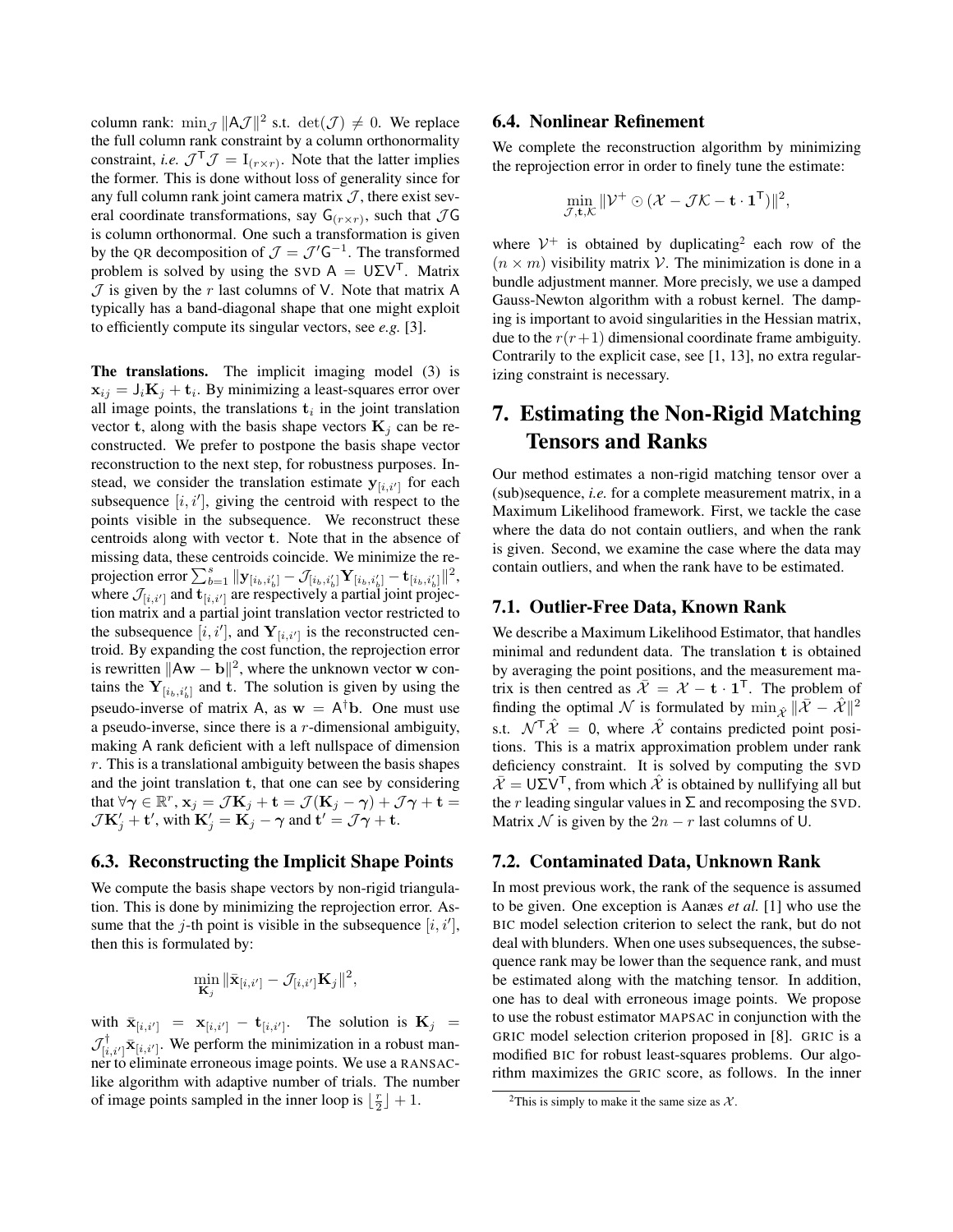loop of the robust estimator, we sample point tracks and not only compute a single matching tensor, but multiple ones by varying the rank. Obviously, an upper bound  $r_{max}$  on the rank is necessary to fix the number of point tracks that one samples at each trial. One must take into account that the computational cost rises with  $r_{max}$ . One possible solution is to divide the sequence of trials into groups using gradually narrower intervals of possible rank values. The GRIC score is given by:

$$
GRIC = \sum_{j=1}^{m} \rho \left(\frac{e_j^2}{\sigma^2}\right) + \lambda d + rm \log(m),
$$

where  $e_i$  is the prediction error for the j-th point track,  $\lambda = 4d \log(z) - \log(2\pi\sigma^2)$  and z is chosen as the image side length. Function  $\rho$  is  $\rho(x) = x$  for  $x < t$  and  $\rho(x) = t$ otherwise, where the threshold  $t = 2 \log(\theta) + d\lambda/(2n)$ with  $\theta$  the ratio of the percentage of inliers to the percentage of outliers. The noise level is robustly estimated using the weakest model, *i.e.* for a tensor dimension  $d = 1$ , as  $\sigma^2 = \text{med}(e_j^2)/0.6745^2$ . We refer the reader to [8] for more details.

# 8. Experimental Results

Most other methods do not handle missing data, and hence can not be compared to our. The method from Torresani *et al.* [10] handles missing data but uses the explicit model.

#### 8.1. Simulated Data

We simulated  $n = 180$  cameras observing a set of  $m =$ 1000 points generated from  $l = 5$  basis shapes, hence with rank  $r = 3l = 15$ . The configuration weights are chosen in order to give a decaying energy to successive deformation modes. The simulation setup produces a complete measurement matrix  $\tilde{\mathcal{X}}$ , from which we extract a sparse, band-diagonal measurement matrix  $\mathcal{X}$ , similar to what a real intensity-based point tracker would produce. A Gaussian centred noise with variance  $\sigma^2 = 1$  is added to the image points.

In the experiments, we measured the *reprojection error* and the *generalization error*, which are dubbed in a machine learning context *training* and *test* error respectively. The reprojection error is  $\mathcal{E} = \sqrt{\frac{1}{e} ||\mathcal{V}^+ \odot (\mathcal{X} - \mathcal{J} \mathcal{K} - \mathbf{t} \cdot \mathbf{1}^{\mathsf{T}})||^2},$ where  $e$  is the total number of visible image points. In other words, the reprojection error reflects the difference between the measures and the predictions. The generalization error is given by  $\mathcal{G}_{\gamma} = \sqrt{\frac{1}{e_{\gamma}} \|\tilde{\mathcal{V}}_{\gamma}^{+} \odot (\tilde{\mathcal{X}} - \mathcal{J}\mathcal{K} - \mathbf{t} \cdot \mathbf{1}^{\mathsf{T}})\|^2},$ where  $\gamma$  indicates the percentage of hidden image points in  $\hat{\mathcal{X}}$  involved in the estimation and  $e_{\gamma}$  is the total number of image points used in the calculation. The  $(n \times m)$ matrix  $\tilde{\mathcal{V}}_{\gamma}$  indicates which image points are used in the calculation: it is constructed by including points further away



Figure 1: Reprojection and generalization error versus the variance of added noise  $\sigma$  for different percentages  $\gamma$  of hidden points to compute the generalization error.

from the visible points area while  $\gamma$  grows, *i.e.*  $\tilde{V}_0 = V$ and  $\tilde{V}_{100} = 1_{(n \times m)}$ . For example,  $\tilde{\mathcal{G}}_0 = \mathcal{E}$  and  $\tilde{\mathcal{G}}_{100} =$  $\sqrt{\frac{1}{nm} \|\tilde{\mathcal{X}} - \mathcal{J}\mathcal{K} - \mathbf{t} \cdot \mathbf{1}^\top\|^2}$ , *i.e.* all the visible and hidden image points are used to compute the error. Obviously, we expect the generalization error to be greater than the reprojection error, and to grow with  $\gamma$ .

The first experiment we performed consists in varying the level of added noise  $\sigma$  for different percentages  $\gamma$  of hidden points to compute the generalization error. The results are shown on figure 1. We observed that the reprojection error is slightly higher than the level of noise. The ability to generalize is accurate for a 1 pixel noise level, and smoothly degrades for larger noise levels, but is still reasonable: in the tested rang  $\sigma = 0, \ldots, 5$  pixels, the  $\gamma = 100\%$  generalization error is slightly higher than twice the noise level.

The second experiment we performed consists in varying the rank used in the computation, namely we tested  $r = 11, \ldots, 27$ , for different percentages  $\gamma$  of hidden points to compute the generalization error. The results are shown on figure 2. We observed that it is preferable to overestimate rather than to underestimate the rank, up to some upper limit. A similar experiment with roughly equal magnitude configuration weights to generate the data shows that r can be slightly underestimated and largely overestimated. The conclusion is that in practice, overestimating the rank is safe.

The third experiment is devised to assess the quality of the rank estimation based on GRIC in the presence of outliers. We tested for true ranks in the range  $r = 3, \ldots, 18$ which covers what one expects to meet in practice. The results we obtained are shown in table 2, which shows av-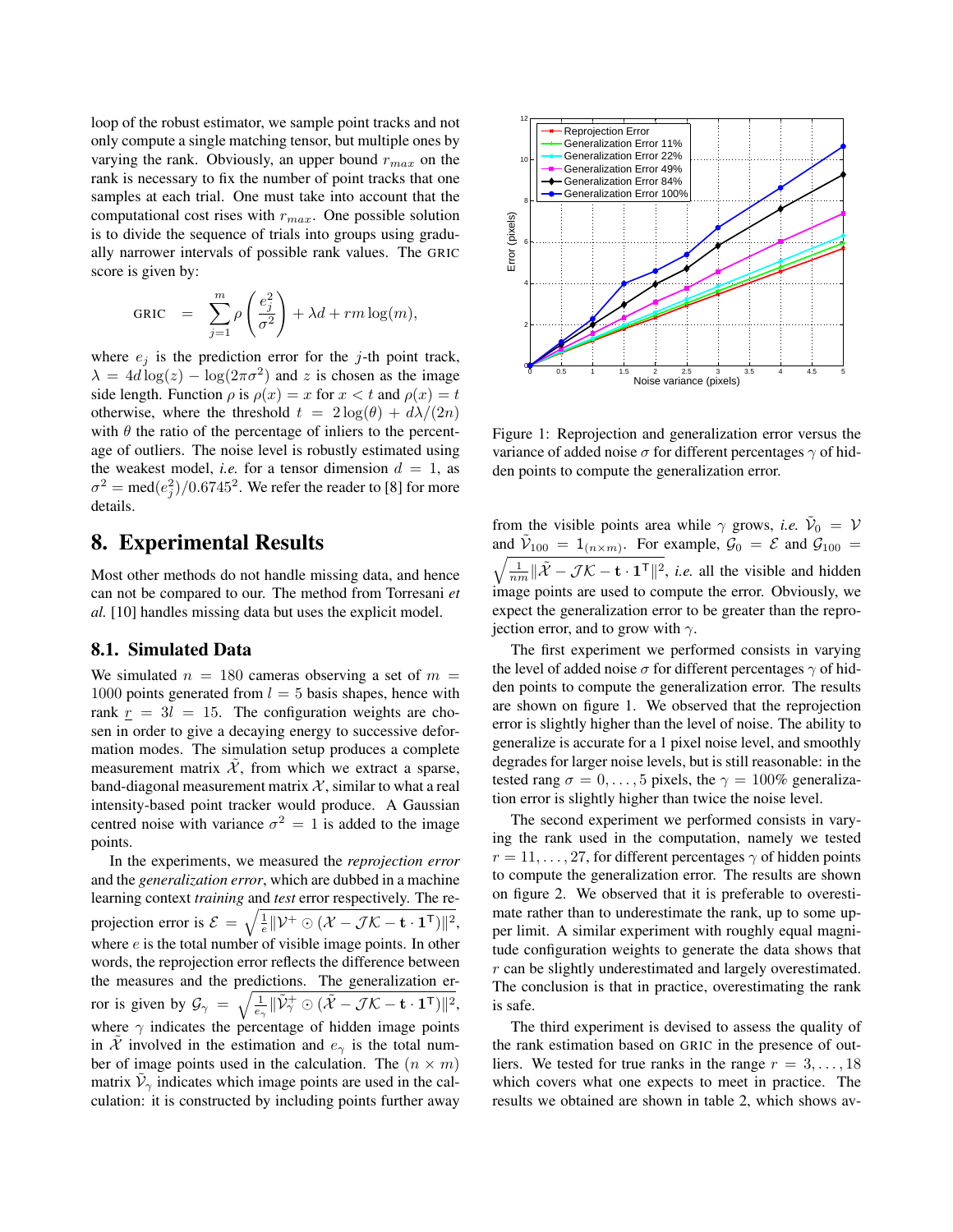|       |      |      | ч    |       | 15    | 18    |       |      | O    | ч    |      |           | 18   |
|-------|------|------|------|-------|-------|-------|-------|------|------|------|------|-----------|------|
| $0\%$ | 3.82 | 6.06 | 8.48 | .28   | 13.82 | 16.22 | $0\%$ | 0.38 | 0.42 | 0.57 | 0.66 | 0.65      | 1.12 |
| 10%   | 3.86 | 6.02 | 8.60 | 1.02  | 13.66 | 16.24 | 10%   | 0.35 | 0.37 | 0.49 | 0.65 | 0.55      | 1.14 |
| 20%   | 3.72 | 5.98 | 8.48 | .20   | 13.84 | 16.44 | 20%   | 0.45 | 0.37 | 0.50 | 0.60 | 0.58      | 0.50 |
| 30%   | 3.64 | 5.94 | 8.52 | .00   | 13.52 | 16.58 | 30%   | 0.48 | 0.37 | 0.57 | 0.53 | 0.61      | 0.67 |
| 40%   | 3.60 | 5.98 | 8.44 | .00   | 13.58 | 16.28 | 40%   | 0.49 | 0.32 | 0.57 | 0.53 | 0.64      | 1.08 |
| 50%   | 3.40 | 5.88 | 8.30 | 10.86 | 13.68 | 16.16 | 50%   | 0.49 | 0.62 | 0.70 | 0.63 | $^{0.71}$ | 1.17 |

Table 2: (left) Average estimated rank r and (right) its standard deviation  $\sigma_r$  versus the true rank r and percentage of outliers.



Figure 2: Reprojection and generalization error versus the rank r for different percentages  $\gamma$  of hidden points to compute the generalization error. The true rank  $r = 15$  is indicated with a vertical bar.

erages over 50 trials. We observed that these results are acceptable, even if the GRIC criterion we used is slightly biased since low ranks, *i.e.* less than 6, are slightly overestimated, while larger ranks, *i.e.* greater than 9 are slightly underestimated. It is however possible to correct for this bias in accordance with our conclusions on the previous experiment.

#### 8.2. Real Data

We tested our algorithm on several image sequences. For one of them, extracted from the movie 'Groundhog Day', we show results. The sequence shows a man driving a car with a groundhog seated on his knees. The head of the man is rotating and deforming since he is speaking, and the animal is looking around, deforming its fur, opening and closing its mouth. Finally, the interior of the car is almost static, while the exterior is rigid, but moving with respect to the car.

The sequence contains 154 images, see figure 3 (top). We

ran a KLT-like point tracker. We obtained a total of 1502 point tracks after having removed the small point tracks, namely which last less than 20 views. The visibility matrix, shown on figure 3 (bottom) is filled to 29.58%.



Figure 4: One frame with points and motion vectors reprojected from the reconstructed model.

For some parts of the sequence, where the motion of the different moving and deforming parts in the images is slow, computing the matching tensors is quite easy. Indeed, blunders can clearly be detected and classified as outliers. However, other parts in the sequence contain significant motion between single frames and motion blur occurs, making the point tracks slightly diverging from their 'true' position, and making the detection of outliers difficult. Large illumination changes sometimes make the tracker fails for entire areas of the image.

The reprojection errors we obtained at the non-rigid matching tensors estimation stage were distributed between 0.5 and 0.9 pixels, and 0.65 pixels on average. We used a user-defined rank  $r = 15$ . The initialization step yielded 58021 inliers over 68413 image points, *i.e.* the inlier rate was 84.8%, with a reprojection error of 1.19 pixels. The robust bundle adjustment yielded 61151 inliers, *i.e.* the inlier rate was 89.4%, with a reprojection error of 0.99 pixels. We